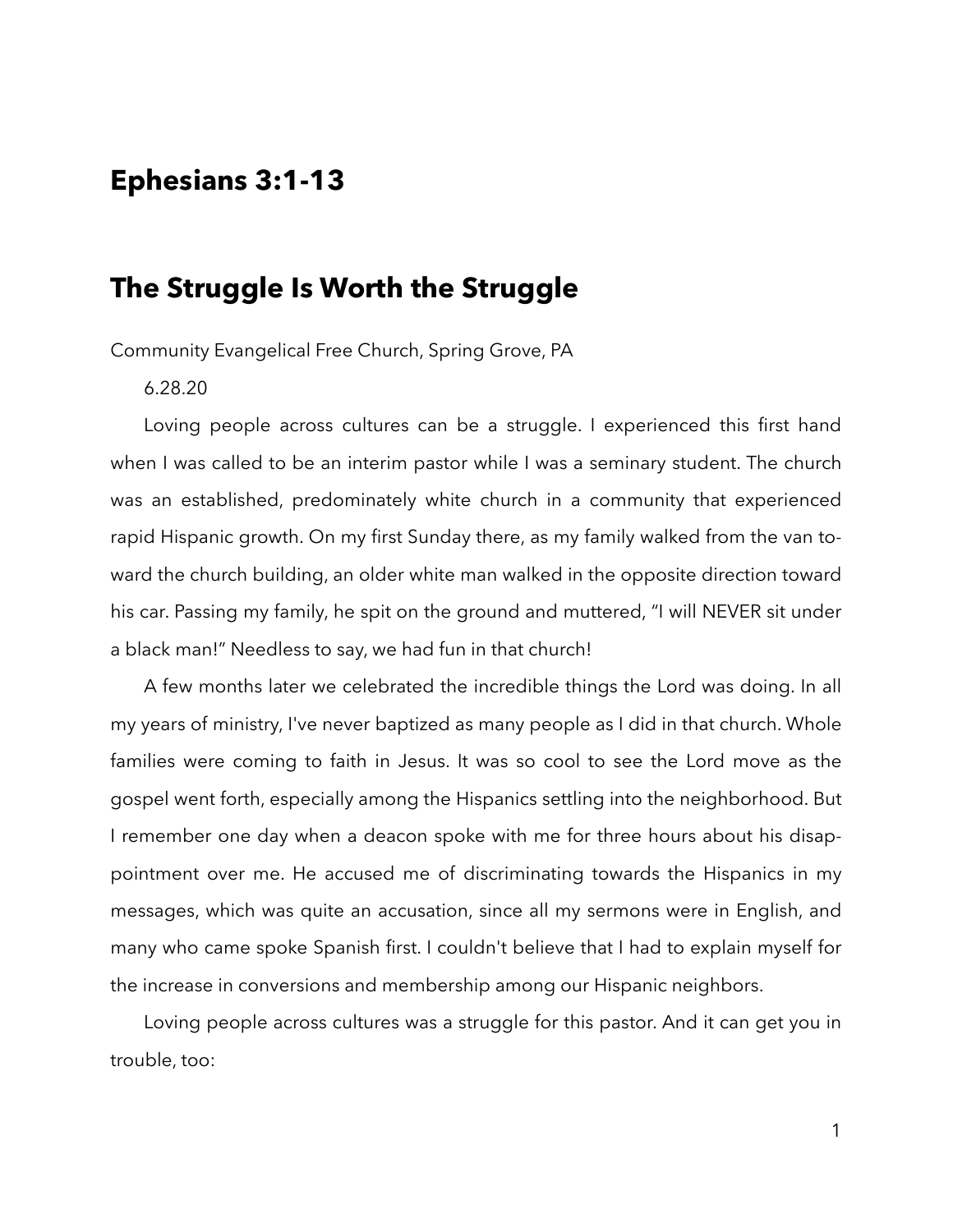- You might be viciously slandered if you pursue trans-racial adoption; people might accuse you of betraying your race.
- You could be pressured to end your interracial relationship lest you continue in sin.
- If you feel called to spend the summer at an overseas missions trip, your family might retort that you should focus on the unbelievers in their community and let those people over there deal with their own problems.
- You could seek to be an advocate for minorities and be criticized for not doing enough. You could be a minority seeking to be a bridge builder and be criticized as an Uncle Tom or an Oreo. It seems at times that loving people across cultures is a lose-lose situation.

It's not easy to love people across cultures. You might have to learn different languages, different foods, different customs, different clothes, different music, different perspectives, and so on. If loving people across cultures is so hard, and if it can get you into so much trouble, is it worth the drama and the trauma?

One person thought that the struggles of loving across cultures were worth it. His name is Paul, the apostle. By the time he writes the letter to the Ephesians, he is under house arrest. Why? He answers:

*For this reason, I, Paul, the prisoner of Christ Jesus on behalf of you Gentiles (3:1)* 

As a Jew spreading the gospel to the Gentiles, Paul's ministry is, by definition, crosscultural, and it got him into more trouble than most of us will probably face. Yet by the time he writes verse 13, he tells the Ephesian believers: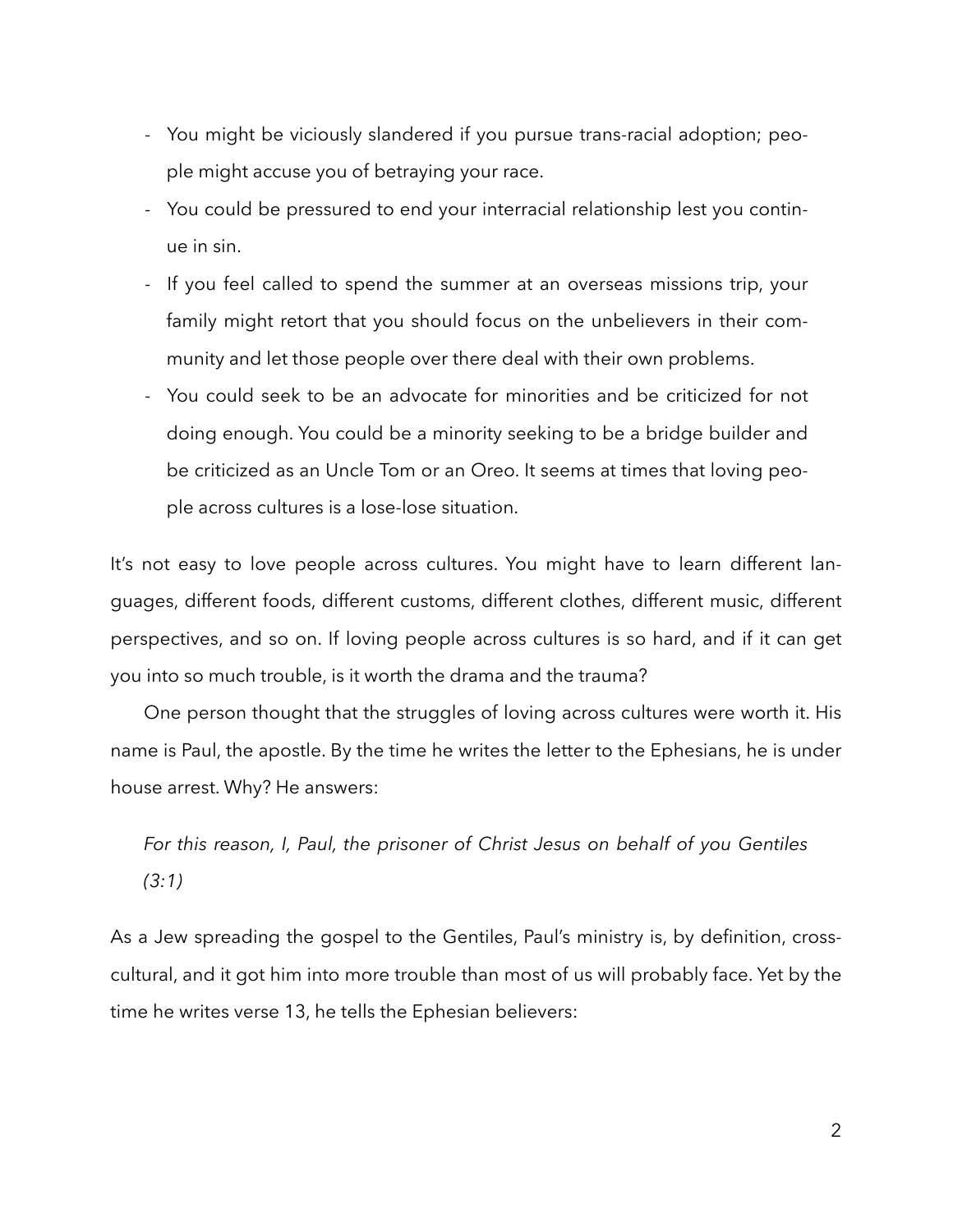*So I ask you not to lose heart over what I am suffering for you, which is your glory (3:13)* 

For Paul, the struggle is worth the struggle. And he wants the Ephesians and us to be encouraged, not discouraged, by his suffering. In fact, I believe that he wants us to be so encouraged by his suffering that we would join him in suffering for the spread of the gospel across cultures.

But why? Why is it worth the drama and the trauma? Why is it worth being worn and weary? Paul explains to us in these few paragraphs in 3:2-12— which are actually two long sentences— that God is doing something in cross-cultural ministry that is far more significant than you might first recognize. And this grand plan of God plan is **why the struggle is worth the struggle.**

The first reason that it's worth the struggle is that *we get to know God's secret.* God has entrusted us with a secret, a mystery. Look at the Scripture:

*assuming that you have heard of the stewardship of God's grace that was given to me for you, how the mystery was made known to me (3:2-3)* 

God has made Paul a steward of his mystery, his secret. But this is a special kind of secret, one that's made to be known, not hidden. How is it known?

*how the mystery was made known to me by revelation, as I have written briefly. When you read this, you can perceive my insight into the mystery of Christ, which was not made known to the sons of men in other generations as it has now been revealed to his holy apostles and prophets by the Spirit (3:3-5)* 

Follow the trail from God to us. First, this secret has been in God's mind from all eternity, but he hadn't told any of us. The previous generations did not have this informa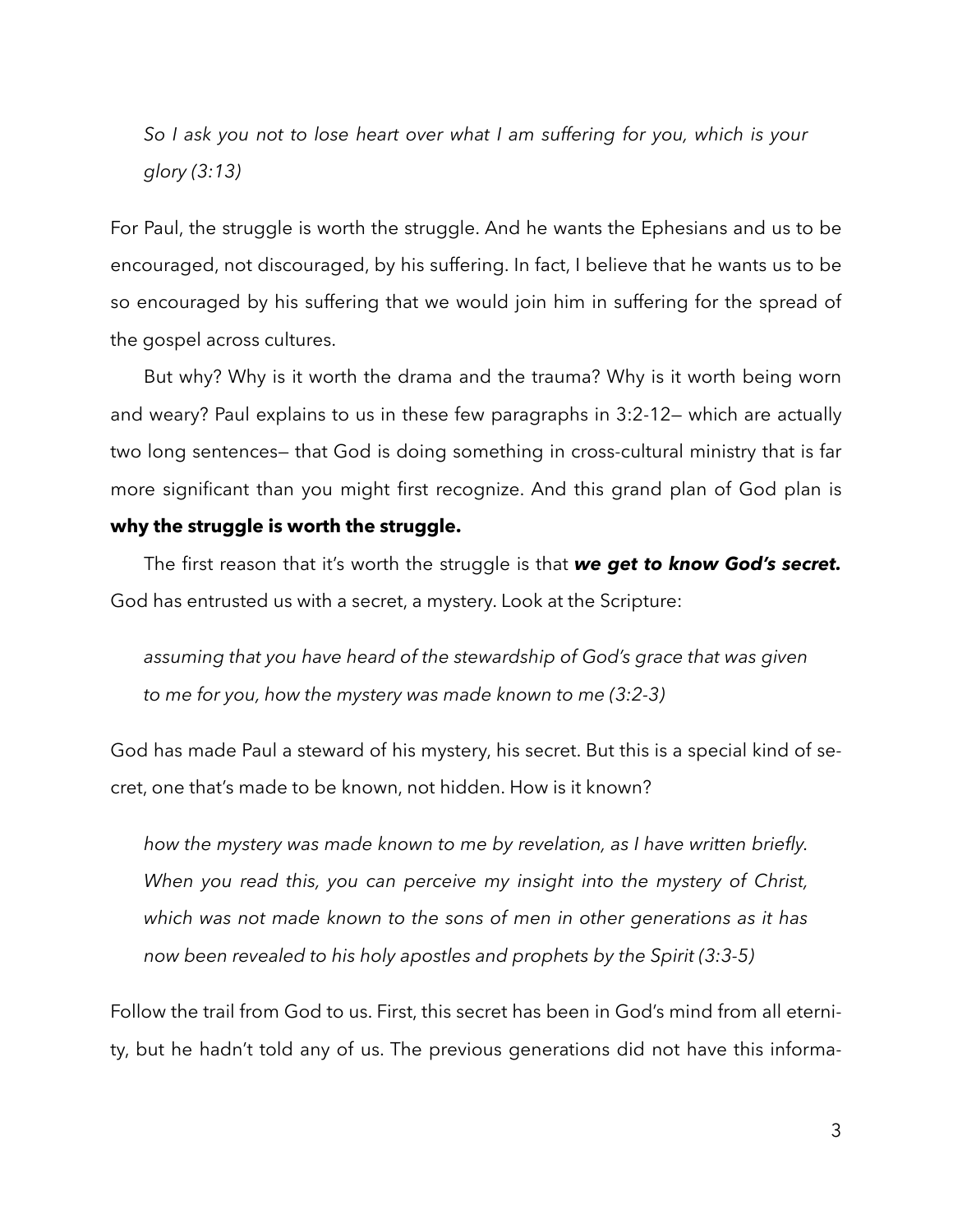tion. Notice also that the information is related to the person and work of Christ. Then, when Christ accomplished his work on earth and ascended to the Father's right hand, the Spirit revealed new elements of his plan to the apostles and prophets. This is kind of like a plot twist in a movie, or an Easter egg in a video game. Then Paul, one of the apostles, wrote it down. Then we read it.

We shouldn't be surprised, then, that most of the world is clueless about this part of God's plan. It's a secret! In order for them to get it, someone has to tell them. And we tell them when we share with them what was written down in the Scriptures. We have to unveil God's secret to them.

So what's the secret? Notice in verse 6:

*This mystery is that the Gentiles are fellow heirs, members of the same body, and partakers of the promise in Christ Jesus through the gospel (3:6)* 

The Greek is much more emphatic here with Paul's repetition of the preposition *syn*, which the ESV translates "fellow." We could translate the verse, "that the Gentiles are fellow heirs, fellow body members, and fellow sharers of the promise." Let's look at each of these:

- Fellow heirs: Gentiles believers receive an equal share of the inheritance with Jewish believers
- Fellow body members: Gentiles receive an equal place in the body of Christ with Jewish believers
- Fellow partakers of the promise: Gentiles receive an equal participation in the promise, perhaps a reference to the Holy Spirit, with Jewish believers

So God's secret is not that Gentiles are included in his blessings, for that has clearly not been a secret throughout the OT. Rather, the secret is that Gentiles are equal to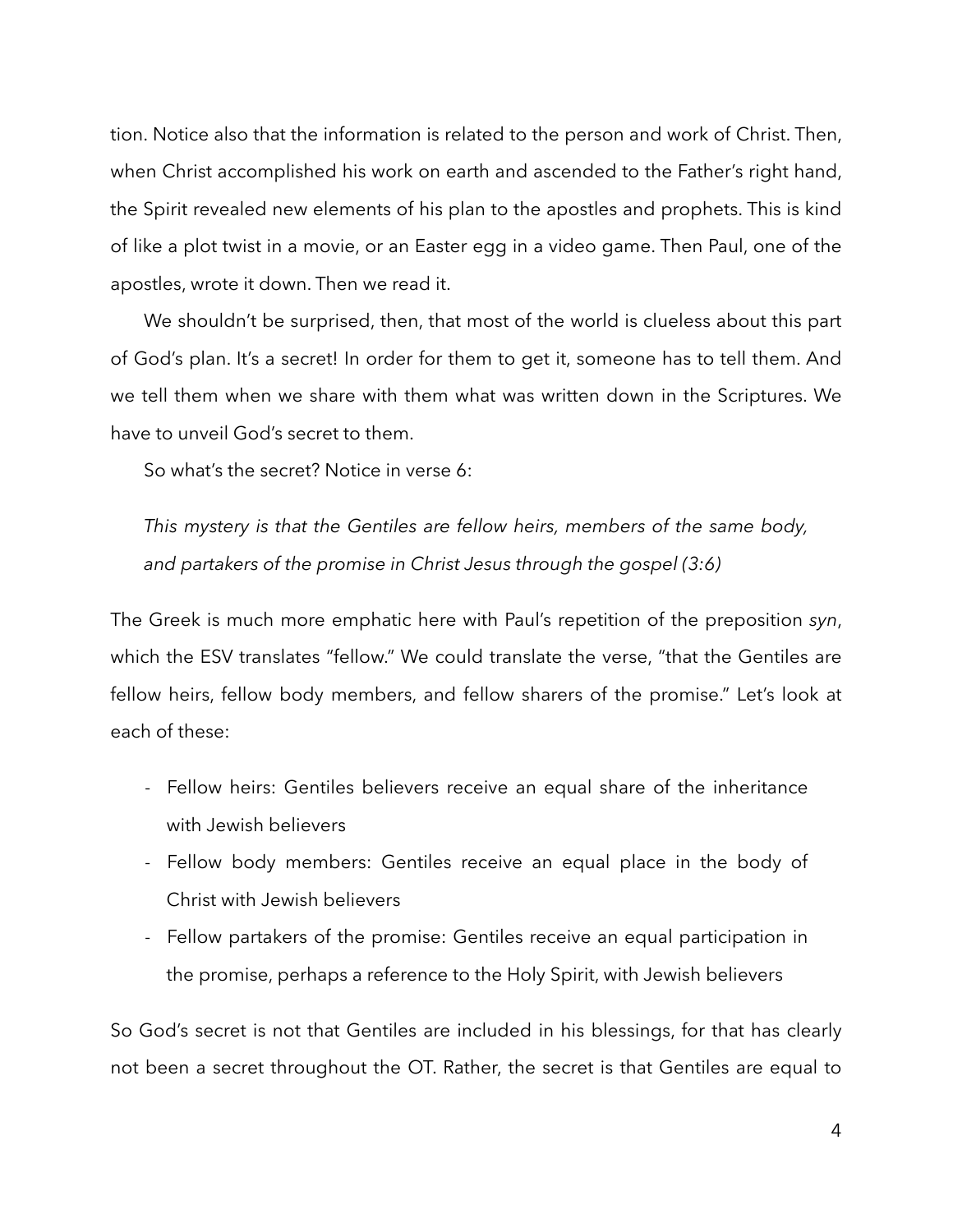the Jews in the experience of this new reality in Christ. And this comes "in Christ through the gospel." In verse 2 Paul calls this "the stewardship of God's grace." This is not a new political or populist movement. This equality is accomplished through the death and resurrection of Christ and is applied to us by God's grace.

Now we can see why the struggle was worth the struggle. Paul is not discouraged; he's honored to unveil God's secret. And we should be, too. Gentiles get full membership into the blessings of Christ!

In our contexts, the divide is not between Jew and Gentile but Gentile and Gentile. Do you struggle to think of each other as equals in Christ. In what ways have you harbored a sense of superiority over another? In what ways have you looked down on a fellow heir, a fellow body member, a fellow partner because they come from a different context than you?

- Do you hold to racial/ethnic stereotypes, different assumptions you have on someone simply because of the color of their skin? Do you assume the worst about someone, or do you see them as Christ sees them?
- Do you hold to racial/ethnic prejudices, different judgments you have about someone simply because of the color of their skin? Or do you long for them to have no condemnation under Christ?
- Do you weep that there are black and brown people, even brothers and sisters in Christ, who could see a person choked to death by police on the street, or a woman gunned down in her home by police without warning, or a man chased down and struck by a pickup truck and later shot to death all with the same skin color— and fear for their own safety and the safety of their children, as all the past experiences and stories come rushing back to their memory? Do you weep with us, or do you rest well, thanking the Lord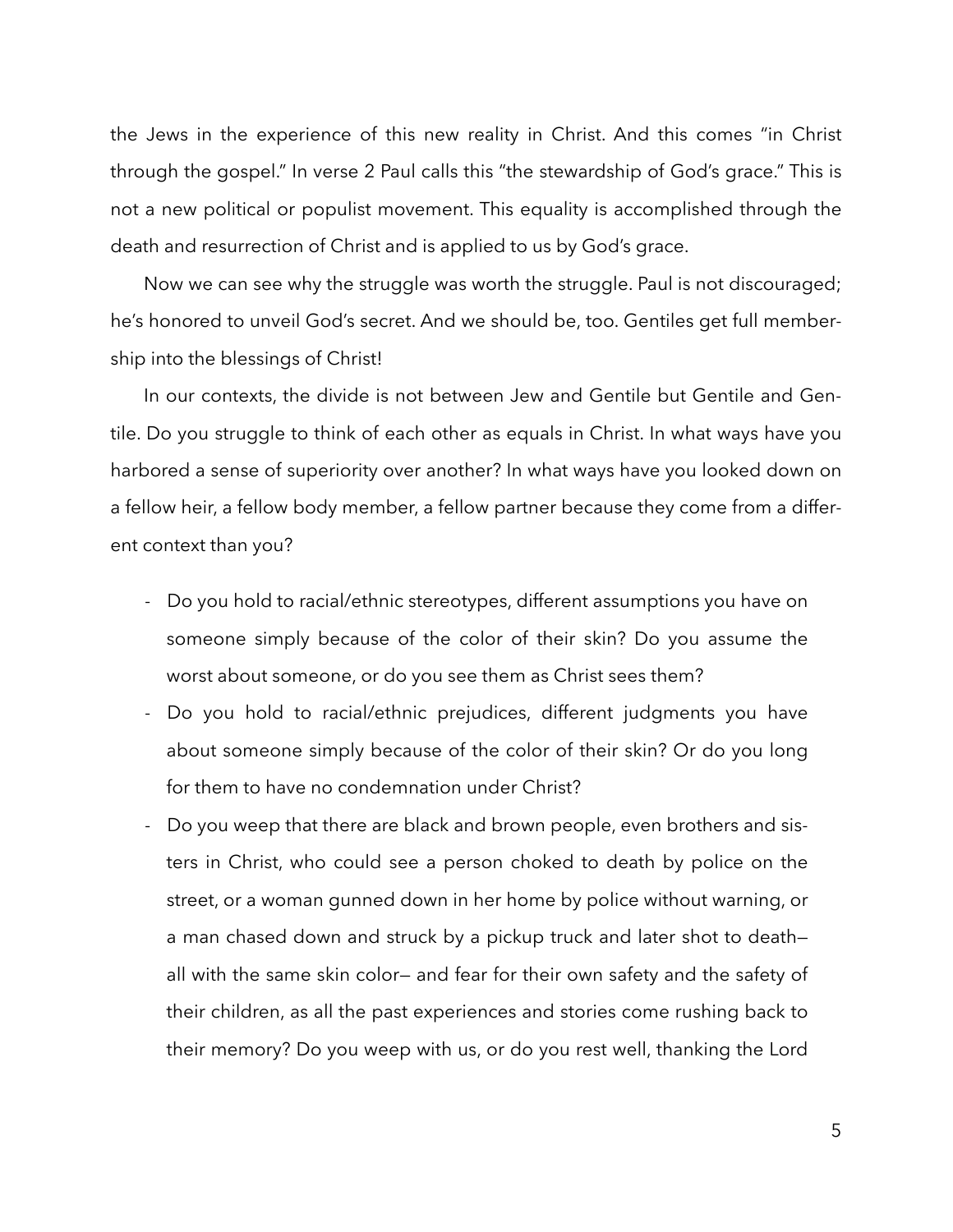that it's not your problem? Have you forgotten that in Christ we are one body, that we all weep when one weeps (1 Corinthians 12:26)?

If your heart is out of sync with Christ's heart, with the very plan of God stated here in this Scripture, then you must repent. He has told us his secret; we cannot pretend like we do not know what he wants from us. He wants us to live in this bond, to see one another as God sees us, as equal heirs as his adopted sons and daughters. The struggle is worth the struggle, because we get to know God's secret.

Not only that, but *we also get to tell God's secret.* After revealing God's secret to the Ephesians, Paul marvels at just how far-reaching the implications of this message are. If this secret is true, then we must tell all peoples. Look at what he says:

*Of this gospel I was made a minister according to the gift of God's grace, which was given to me by the working of his power. To me, though I am the very least of all the saints, this grace was given, to preach to the Gentiles the unsearchable riches of Christ, and to bring to light for everyone what is the plan of the mystery hidden for ages in God, who created all things (3:7-9)* 

We preach the unsearchable riches of Christ. We bring to light what is the plan of the mystery. I love Clinton Arnold's analysis of the word "unsearchable" in his commentary. He notes that at the root of the word behind "unsearchable" is the word for "footprint." When it's used as a verb, it carries the idea of a tracker, someone who traces someone else's steps. Christ's riches are untraceable; we will never be able to exhaust his wealth, seeing that he literally has all authority in heaven and earth, and he has limitless grace for us sinners.

But why preach this? Because in light of God's plan, the secret that Paul just unveiled, all that Christ has is ours, too. If you know that Christ has inexhaustible riches,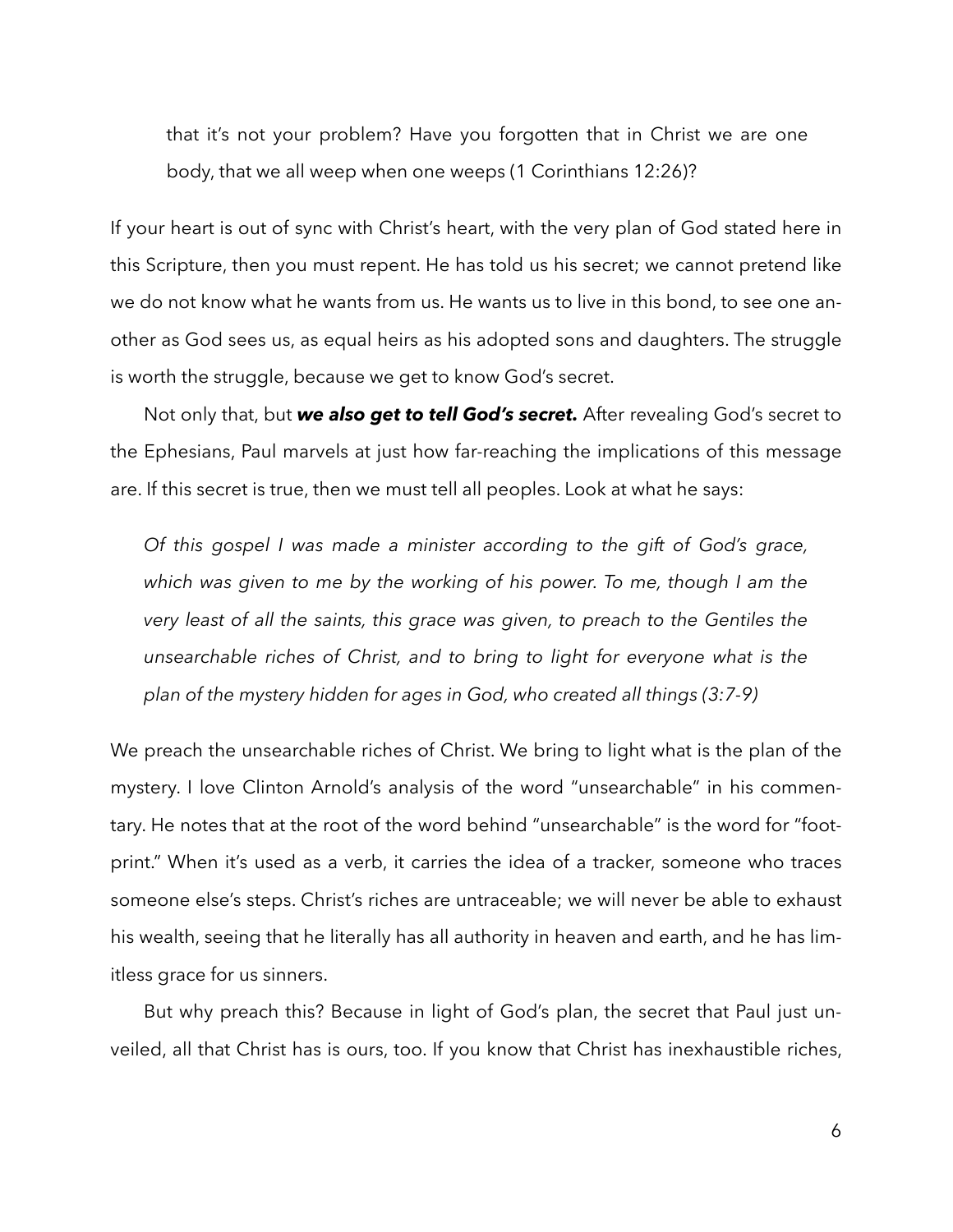and if you know that he freely shares his bounty with his people (he loves to make it rain on us), and if you know that anyone can get in on this now by faith in him, how can we keep silent? How can we not go to every neighborhood and every nation?

But there's another group that needs to hear this. Read on:

*so that through the church the manifold wisdom of God might now be made known to the rulers and authorities in the heavenly places (10)* 

If God's secret is true, then we must tell all powers. God has a message to tell the spiritual forces, the demonic spirits that have opposed his plan. Here's the message: God is spectacularly wiser than they are. Follow this: in 1:8-10, Paul mentions another aspect of God's mystery:

in all wisdom and insight making known to us the mystery of his will, according *to his purpose, which he set forth in Christ as a plan for the fulllness of time, to unite all things in him, things in heaven and things on earth (1:8-10)* 

God has purposed to bring all of heaven and all of earth under the rule and authority of his Son. The equality of Jews and Gentiles in Christ is phase one of this plan. The demonic forces have worked so hard to divide and to destroy humanity, but in Christ we come together. And their diabolical plot to kill him was actually the means by which he is exalted to the highest place and he gathers the peoples into one in him. Genius!

There are some who would try to separate the Great Commission and the vision of cosmic redemption. These are not at odds. On the contrary, the Great Commission calls for the unity, the fellowship, of ethnic peoples, and that is phase one of God's plan to unify the cosmos in Christ. When you pursue this multi-ethnic, multi-cultural